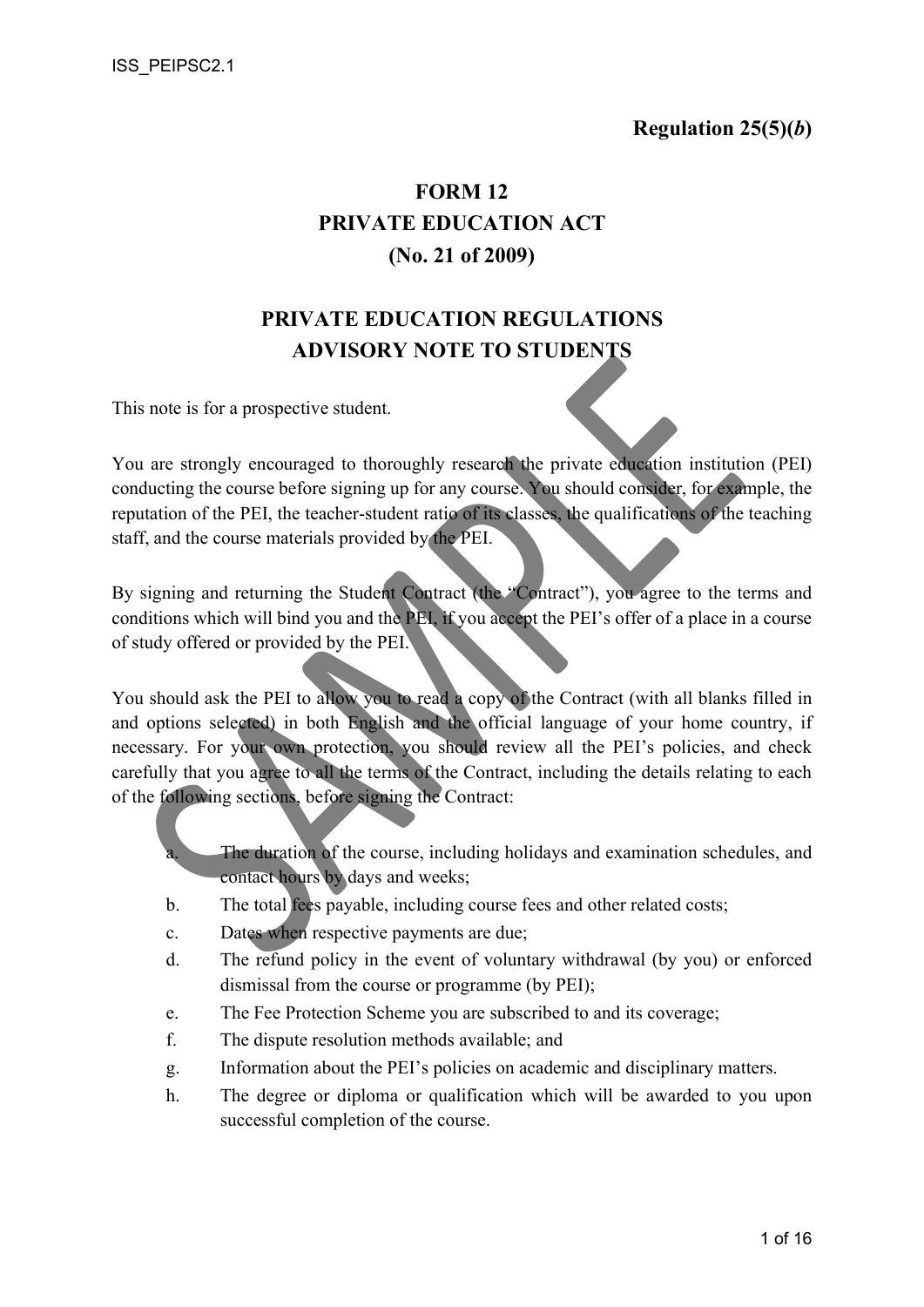ISS\_PEIPSC2.1

If you have any doubt about the contents of the Contract, or if the terms are different from what the agent or the PEI have informed you previously, or advertised, you should always seek advice and/or clarifications before signing the Contract.

| student, or if the student is below the age of 18, his parent or guardian. | This portion below is to be completed by the signatory of the Student Contract, i.e. either the |
|----------------------------------------------------------------------------|-------------------------------------------------------------------------------------------------|
| MRIC/Passport Number<br>I,                                                 |                                                                                                 |
| (name of student/parent/guardian)                                          | (NRIC/passport no.)                                                                             |
|                                                                            | have read and understood this advisory note before signing the Student Contract for             |
| myself/my ward** (<br>(name of ward)                                       | (NRIC/Passport)                                                                                 |
| with ISS International School.<br>(name of PEI)                            |                                                                                                 |
|                                                                            | (signature of <del>student or</del> parent <del>/ guardian</del> )                              |
|                                                                            | Date: 21 February 2020                                                                          |

\*\* Please delete whichever is inapplicable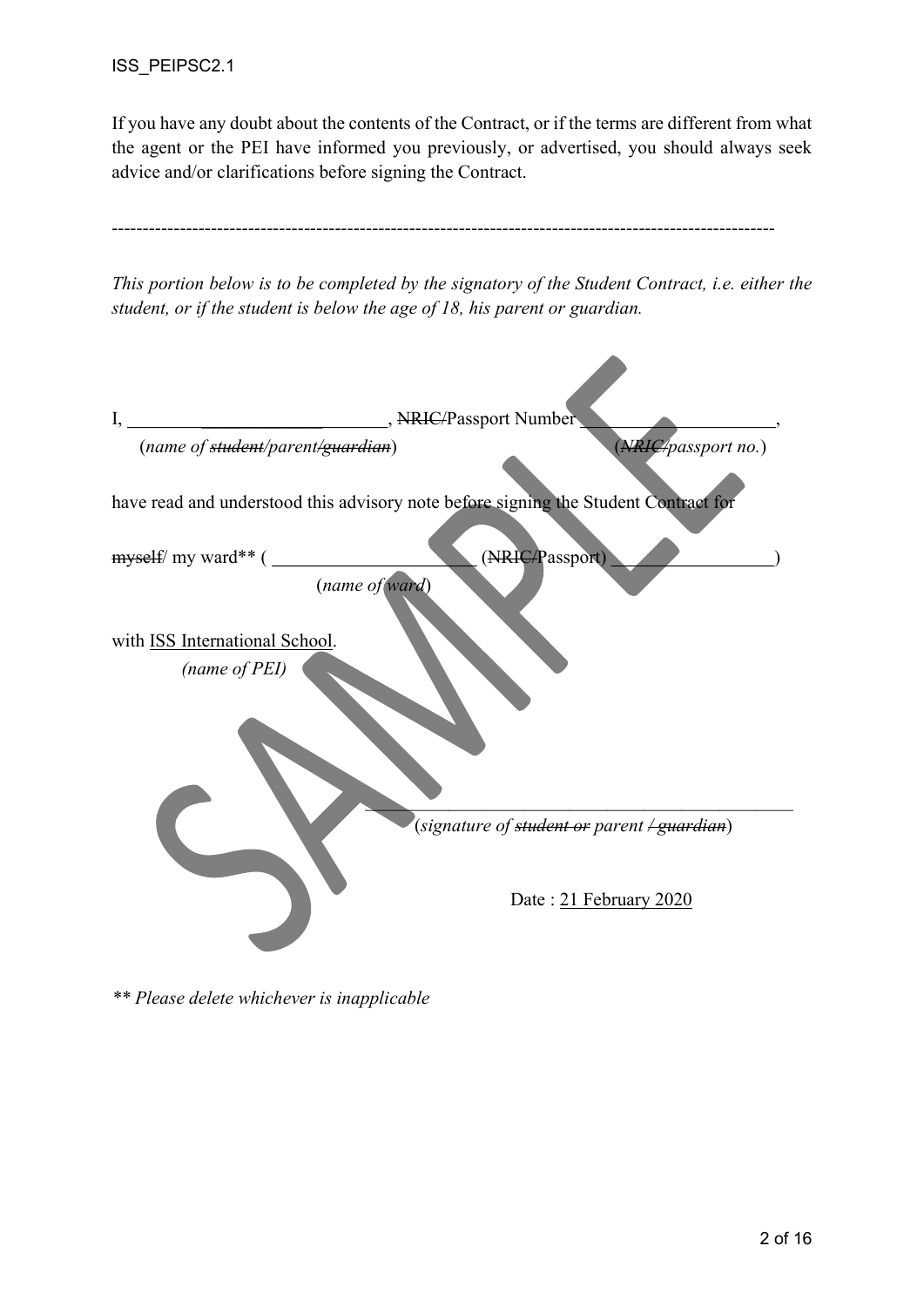#### PRIVATE EDUCATION INSTITUTION-STUDENT CONTRACT

This Contract binds both the Private Education Institution (PEI) and the Student, who is represented by the Parent or Legal Guardian, once both parties sign this Contract.

This Contract is made between:

(1) Registered Name of PEI : ISS International School Registration Number : 201316975E (2) Full Name of Student : (as in NRIC for Singapore Citizen (SC) and Permanent Resident (PR) / as in passport for international student) NRIC. FIN or Passport N J (3) Full Name of Parent or Legal Guardian : NRIC, FIN or Passport No. : (4) Effective Date of Contract : 21 February 2020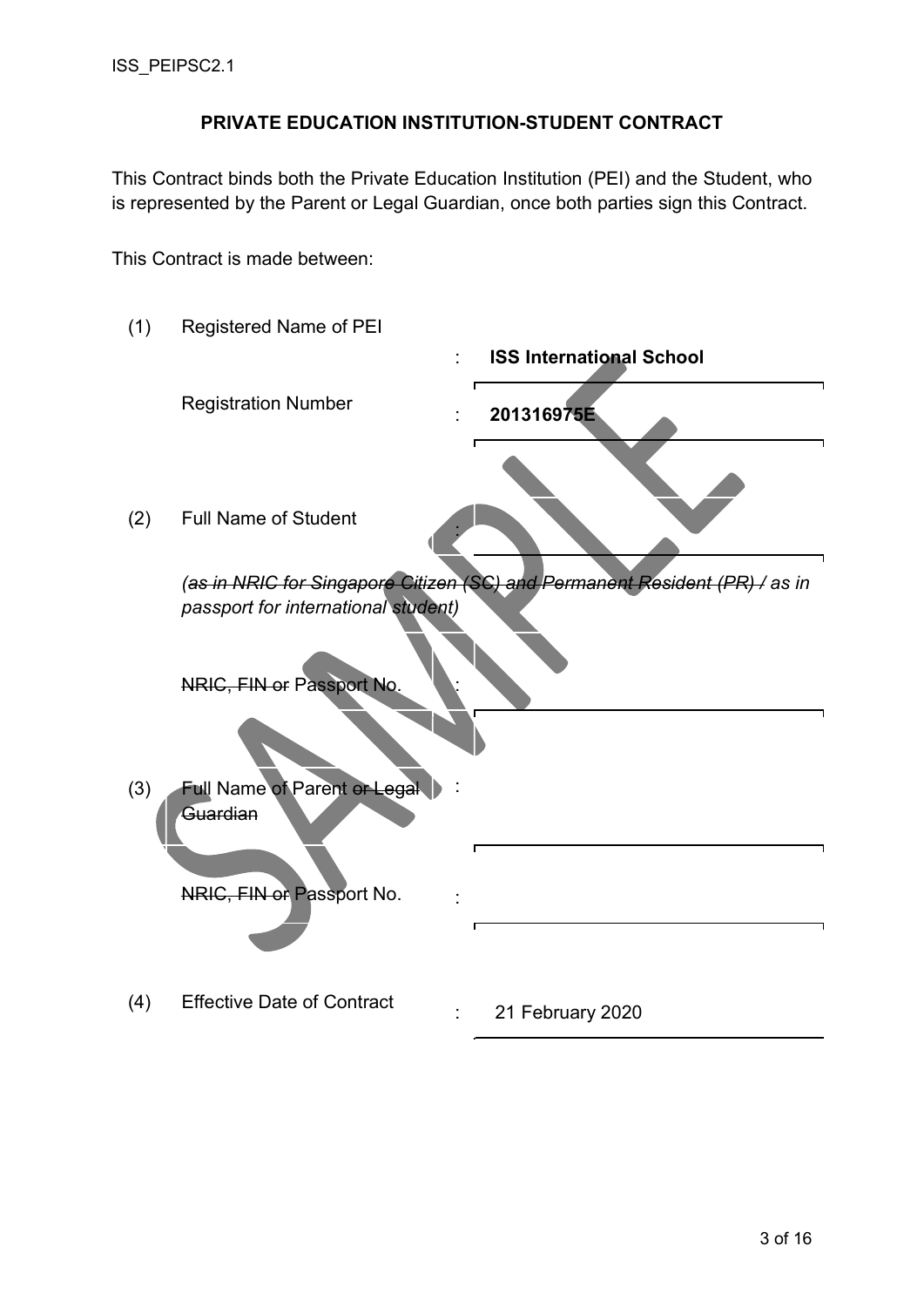#### 1. COURSE INFORMATION AND FEES

- 1.1. The PEI will deliver the Course as set out in Schedule A to the Student, towards conferment of the stated qualification upon successful Course completion.
- 1.2. The PEI confirms that the Course has been permitted by the Committee for Private Education (CPE) and no amendments have been made to the Course as set out in **Schedule A**, unless otherwise permitted by CPE.
- 1.3. The Course Fees payable are set out in Schedule B and the applicable Miscellaneous Fees in **Schedule C**.
- 1.4. The total Course Fees stated in Schedule B and Miscellaneous Fees in Schedule C are those applicable in the current academic year. However this is subject to review from one academic year to the next.
- 1.5. The Course Fees are collected in annual basis (by academic year) subject to the above-stated annual reviews as indicated in Schedule B and in two installments, for one academic year.
- 1.6. The Student is considered to be bound for a minimum of one academic year of Course Fees even if the Student withdraws from the PEI within that period without completing or beginning the second semester.
- 1.7. The PEI considers payment made one (1) day after the installment schedule date due(s) in **Schedule B** as late. The PEI will explain to the Student its policy for late payment of the Total Course Fee, including any late payment fee charged in **Schedule C** (if applicable) and any impact on Course/ module completion (if applicable).

#### 2. REFUND POLICY

#### 2.1. Refund for Withdrawal Due to Non-Delivery of Course:

The PEI will notify the Student within three (3) working days upon knowledge of any of the following:

- 2.1.1. It does not commence the Course on the Course Commencement Date;
- 2.1.2. It terminates the Course before the Course Commencement Date: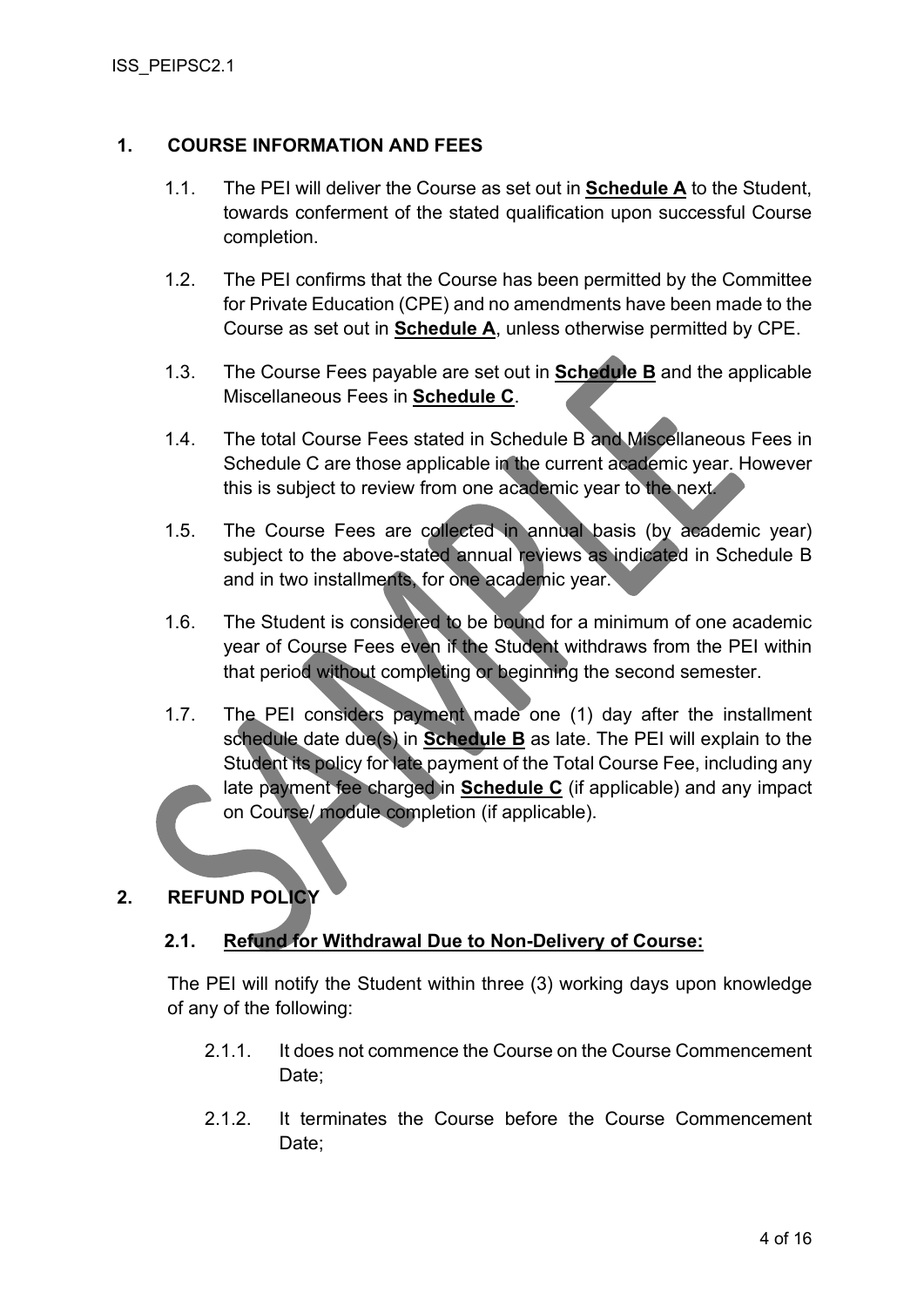- 2.1.3. It does not complete the Course by the Course Completion Date;
- 2.1.4. It terminates the Course before the Course Completion Date;
- 2.1.5. It has not ensured that the Student meets the course entry or matriculation requirement as set by the organisation stated in Schedule A within any stipulated timeline set by CPE; or,
- 2.1.6. The Student's Pass application is rejected by Immigration and Checkpoints Authority (ICA).

The Student should be informed in writing of alternative study arrangements (if any), and also be entitled to a refund of the entire portion of the Course Fees and Miscellaneous Fees already paid should the Student decide to withdraw, within seven (7) working days of the above notice.

#### 2.2. Refund for Withdrawal Due to Other Reasons:

If the Student withdraws from the Course for any reason other than those stated in Clause 2.1, the PEI will, within seven (7) working days of receiving the Student's formal notice of withdrawal, refund to the Student an amount based on the table in Schedule D.

#### 2.3. Refund During Cooling-Off Period:

The PEI will provide the Student with a cooling-off period of seven (7) working days after the date that the Contract has been signed by both parties. The Student will be refunded of the highest percentage (stated in Schedule D) of the fees already paid if the Student submits a formal notice of withdrawal to the PEI within the cooling-off period, regardless of whether the Student has started the course or not.

#### 3. ADDITIONAL INFORMATION

- 3.1. The laws of Singapore will apply to how this Contract will be read and the rights the parties have under this Contract.
- 3.2. If any part of this Contract is not valid for any reason under the law of Singapore, this will not affect any other part of this Contract.
- 3.3. If the Student and the PEI cannot settle a dispute using the way arranged by the PEI, the Student and the PEI may refer the dispute to the CPE Mediation-Arbitration Scheme (www.cpe.gov.sg).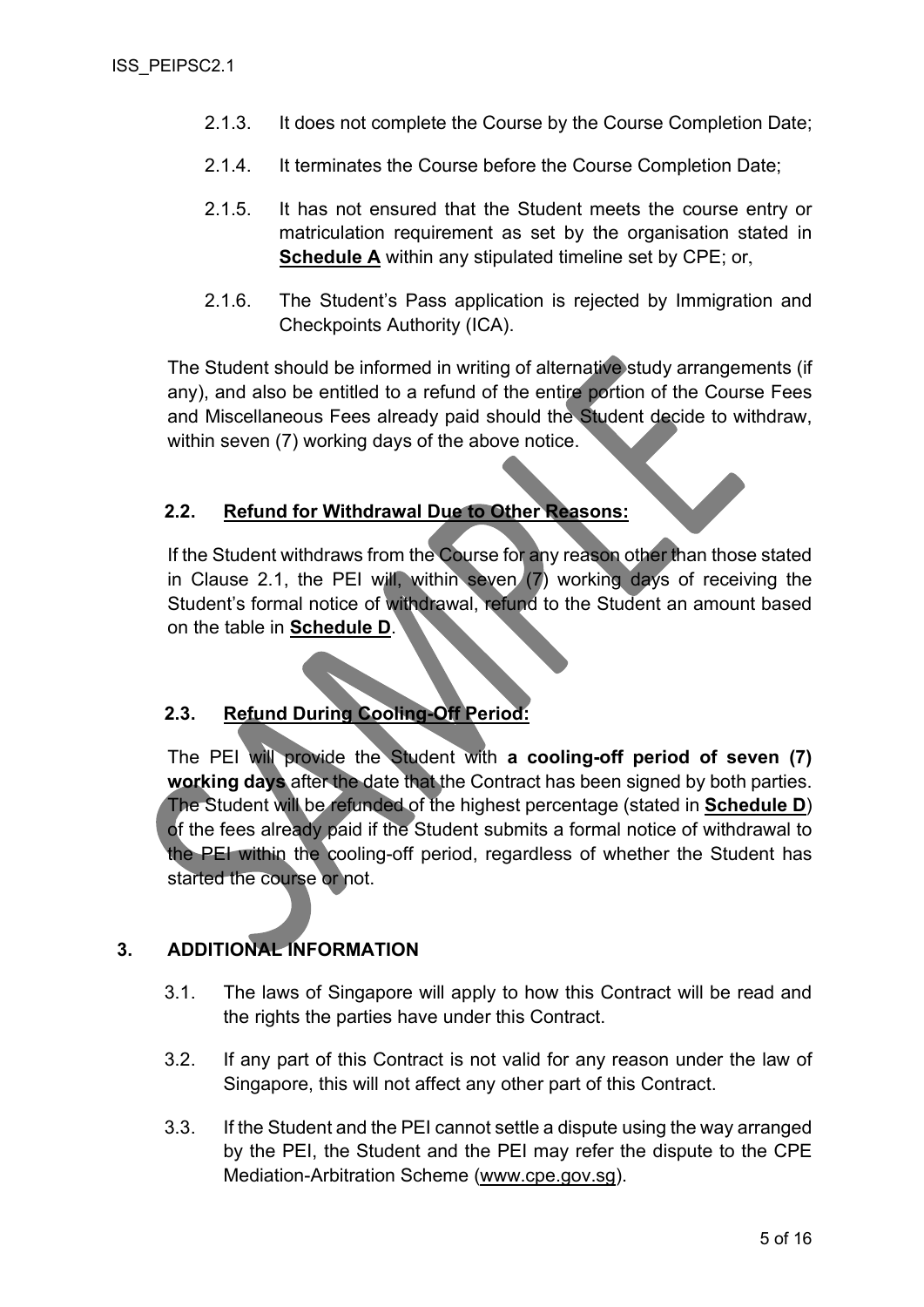- 3.4. All information given by the Student to PEI will not be given by the PEI to anyone else, unless the Student signs in writing that he agrees or unless the PEI is allowed to give the information by law.
- 3.5. If there is any other agreement between the PEI and the Student that is different from the terms in this Contract, then the terms in this Contract will notwithstanding, apply.
- 3.6. If the Student or the PEI does not exercise or delay exercising any right granted by this Contract, the Student and the PEI will still be able to exercise the same type of right under this Contract during the rest of the time the Contract continues.
- 3.7. If this Contract is also signed or translated in any language other than English and there is a difference from the English language copy of this Contract, the English language copy will apply.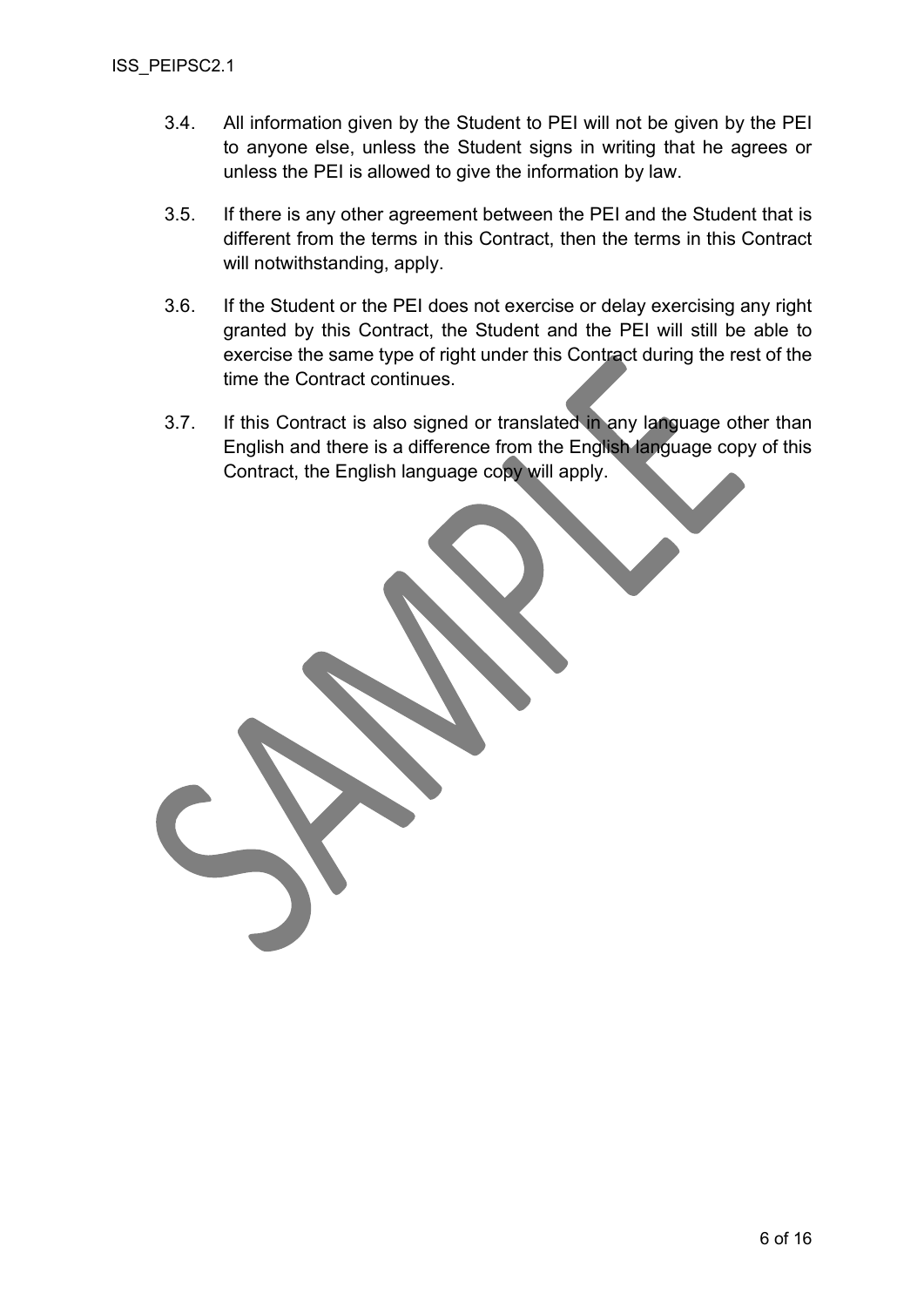## SCHEDULE A COURSE DETAILS

| 1 | <b>Course Title</b>                                                                                     | ISS High School Diploma Programme - Grade 9 (G9)<br>to Grade 12 (G12):<br>• ISS International School Curriculum - Grade 9;<br>• ISS International School Curriculum - Grade 10;<br>• ISS International School College Diploma (High<br>School) - Grade 11;<br>• ISS International School College Diploma (High<br>School) - Grade 12; |
|---|---------------------------------------------------------------------------------------------------------|---------------------------------------------------------------------------------------------------------------------------------------------------------------------------------------------------------------------------------------------------------------------------------------------------------------------------------------|
| 2 | Course Duration (in months)                                                                             | 40 months (i.e., 10 months per grade level)                                                                                                                                                                                                                                                                                           |
| 3 | <b>Full-time or Part-time Course</b>                                                                    | Full-time                                                                                                                                                                                                                                                                                                                             |
| 4 | <b>Course Commencement</b><br>Date                                                                      | 1 August 2021                                                                                                                                                                                                                                                                                                                         |
| 5 | <b>Course Completion Date</b>                                                                           | 30 June 2025                                                                                                                                                                                                                                                                                                                          |
| 6 | Date of Commencement of<br><b>Studies if later than Course</b><br>Commencement Date                     | <b>NA</b>                                                                                                                                                                                                                                                                                                                             |
|   | Qualification (Name of award<br>to be conferred on the<br>Student upon successful<br>Course completion) | ISS High School Diploma upon successful completion<br>of Grade 12                                                                                                                                                                                                                                                                     |
| 8 | Organisation which develops<br>the Course                                                               | ISS International School (ISS)                                                                                                                                                                                                                                                                                                        |
| 9 | Organisation which awards/<br>confers the qualification                                                 | ISS International School (ISS)                                                                                                                                                                                                                                                                                                        |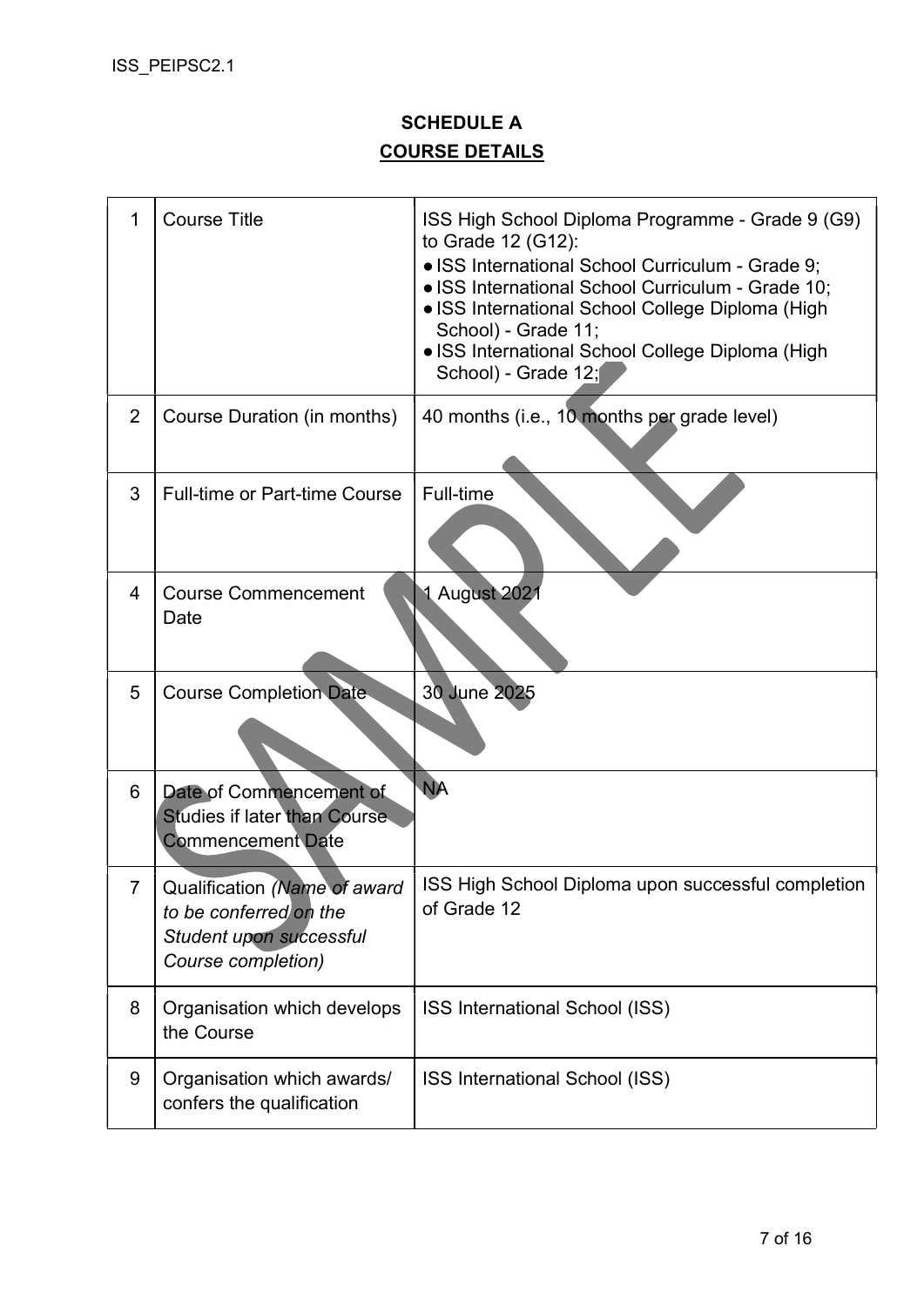| 10 | Course entry requirement(s)                                                           | Completion of the previous grade level (or equivalent)<br>and sufficient English language skills to undertake the<br>course, as determined by ISS International School.                                                                                                                                                                                          |
|----|---------------------------------------------------------------------------------------|------------------------------------------------------------------------------------------------------------------------------------------------------------------------------------------------------------------------------------------------------------------------------------------------------------------------------------------------------------------|
| 11 | Course schedule with<br>modules and/or subjects                                       | The course information, including the course<br>curriculum details, is available on our website:<br>http://www.iss.edu.sg/ib-programme/high-school-<br>diploma/                                                                                                                                                                                                  |
| 12 | Scheduled holidays (public<br>and school) and/or<br>semester/term break for<br>course | The ISS academic year (AY) runs from August to<br>June and scheduled holidays are published on our<br>school website: http://www.iss.edu.sg/calendar/.<br>Dates may change from time to time as determined<br>by the School. Public holidays are advised by the<br>Singapore Ministry of Manpower and are sometimes<br>varied or confirmed throughout the year.  |
| 13 | Examination and/or other<br>assessment period                                         | Formal assessments are conducted throughout the<br>year. IB MYP eAssessment and IBDP examination<br>periods are determined by IB but are normally held in<br>May each year. For details, please refer to the<br>academic calendar on our website:<br>http://www.iss.edu.sg/calendar/                                                                             |
| 14 | <b>Expected examination results</b><br>release date                                   | The results of internal assessments are released at<br>the end of each semester during the school reporting<br>phase and not later than 3 months after the<br>assessments. The release of IB MYP eAssessment<br>and IBDP results are determined by IB but are<br>normally issued on 1st August and 6 July respectively<br>for examinations sat in May each year. |
| 15 | Expected award conferment<br>date                                                     | If applicable, at the end of each academic year (if a<br>student leaves the school before completing the<br>academic year, upon request, subject to all fees<br>and sums owing to the PEI being fully paid, he/<br>she will be given an academic document/ transcript to<br>record his/ her academic progress at the time of<br>departure from the school).      |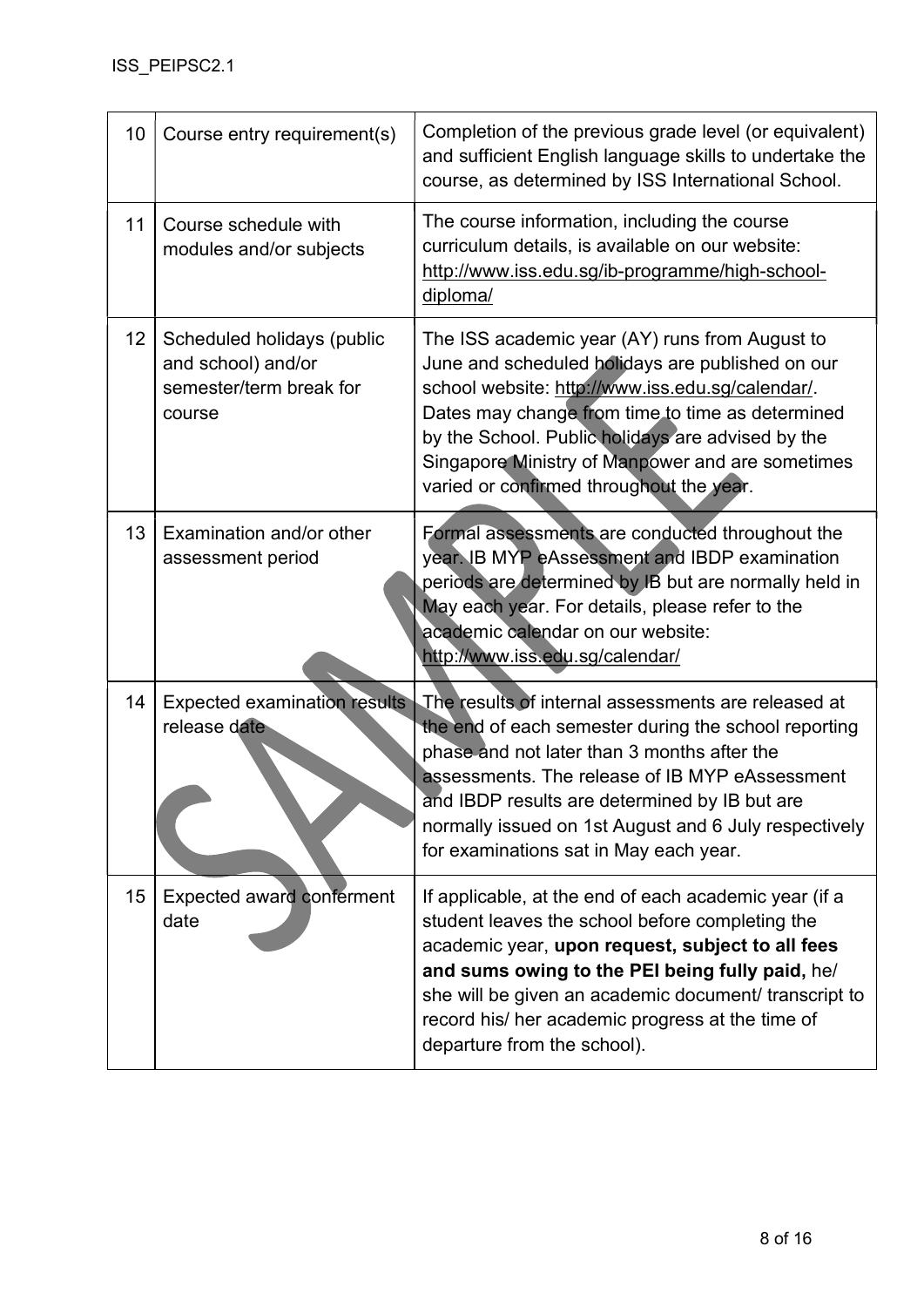## SCHEDULE B COURSE FEES

| <b>Fees Breakdown</b>                                    | <b>Total Payable</b><br>per Academic<br>Year<br>(with GST, if<br>any)<br>(S\$) |
|----------------------------------------------------------|--------------------------------------------------------------------------------|
| Subject to Note 2 below, for each grade (Grade 9):       |                                                                                |
| 1. Tuition Fee                                           | 34,868                                                                         |
| 2. Development Fee                                       | 2,460                                                                          |
| 3. Insurance Premium for Fee Protection Scheme (FPS)     | 224                                                                            |
| Total Course Fees Payable (*):                           | 37,552                                                                         |
| No of Instalments for payments within academic year (*). | 2                                                                              |
|                                                          |                                                                                |

| <b>Fees Breakdown</b>                                    | <b>Total Payable</b><br>per Academic<br>Year<br>(with GST, if<br>any)<br>(S\$) |
|----------------------------------------------------------|--------------------------------------------------------------------------------|
| Subject to Note 2 below, for each grade (Grade 10):      |                                                                                |
| 1. Tuition Fee                                           | 35,868                                                                         |
| 2. Development Fee                                       | 2,460                                                                          |
| 3. Insurance Premium for Fee Protection Scheme (FPS)     | 230                                                                            |
| Total Course Fees Payable (*):                           | 38,558                                                                         |
| No of Instalments for payments within academic year (*): | 2                                                                              |
|                                                          |                                                                                |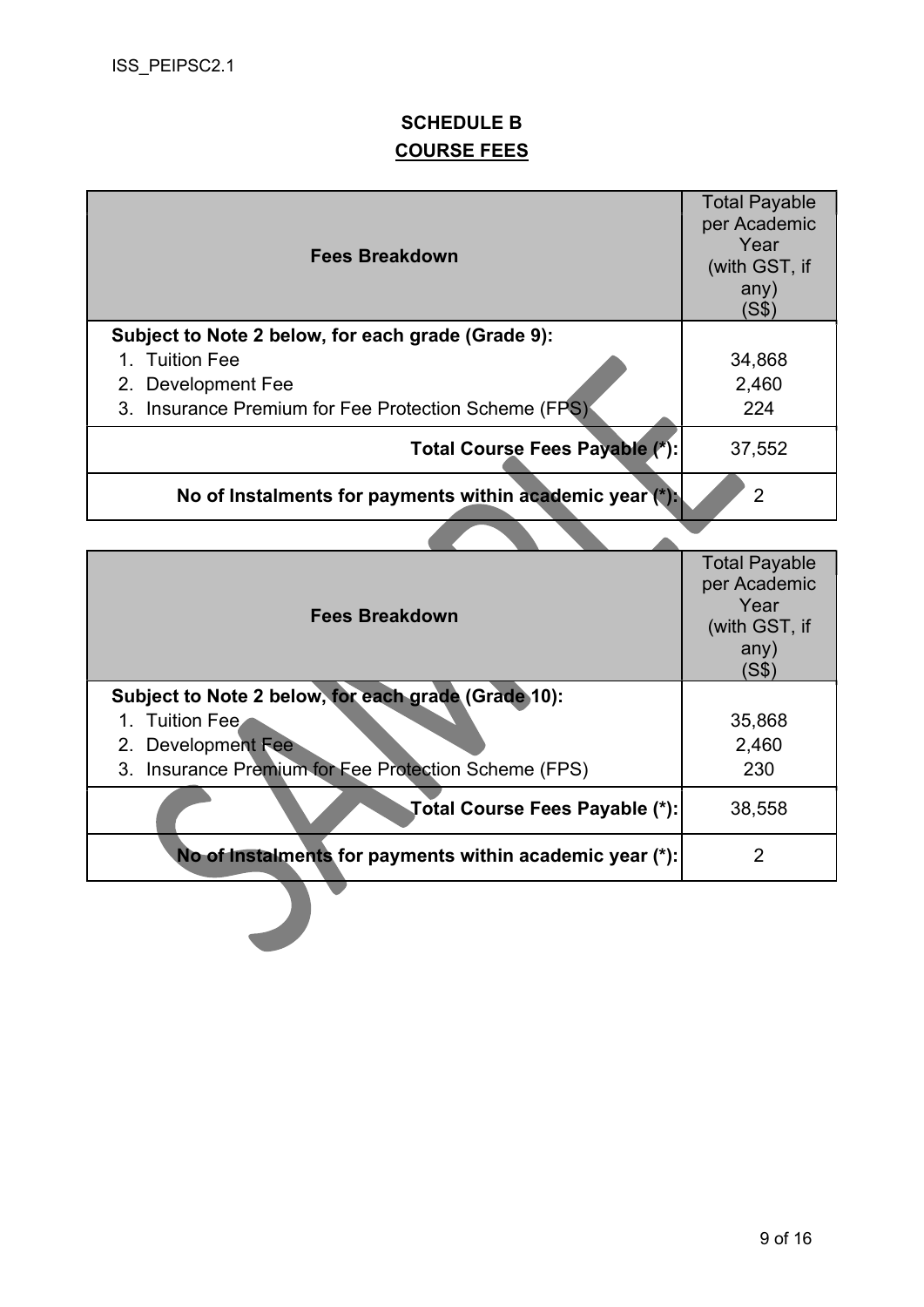| <b>Fees Breakdown</b>                                    | <b>Total Payable</b><br>per Academic<br>Year<br>(with GST, if<br>any)<br>(S\$) |
|----------------------------------------------------------|--------------------------------------------------------------------------------|
| Subject to Note 2 below, for each grade (Grade 11):      |                                                                                |
| 4. Tuition Fee                                           | 36,868                                                                         |
| 5. Development Fee                                       | 2,460                                                                          |
| 6. Insurance Premium for Fee Protection Scheme (FPS)     | 236                                                                            |
| Total Course Fees Payable (*):                           | 39,564                                                                         |
| No of Instalments for payments within academic year (*): | 2                                                                              |

 $\sqrt{2}$ 

| <b>Fees Breakdown</b>                                                                                                                               | <b>Total Payable</b><br>per Academic<br>Year<br>(with GST, if<br>any)<br>(S\$) |
|-----------------------------------------------------------------------------------------------------------------------------------------------------|--------------------------------------------------------------------------------|
| Subject to Note 2 below, for each grade (Grade 12):<br>4. Tuition Fee<br>5. Development Fee<br>6. Insurance Premium for Fee Protection Scheme (FPS) | 38,647<br>2,460<br>247                                                         |
| Total Course Fees Payable (*):                                                                                                                      | 41,354                                                                         |
| No of Instalments for payments within academic year (*):                                                                                            | 2                                                                              |

(\*) Notes:

- 1. The fees stated above are applicable only to the first Academic Year as the PEI reserves the right to amend the fees from one Academic Year to the next.
- 2. The student's representative (Parent or Legal Guardian entering into this Contract) is liable for one academic year's course fees if the Student is enrolled for the first semester, notwithstanding arrangements made to pay by instalments, GIRO, or withdrawal from the course at any point during the academic year.
- 3. As indicated in Clause 1.4 fees, instalments and processes are reviewed annually. The revised Fees for each academic year will typically be reviewed in February each year and parents will be notified of the revised Fees from March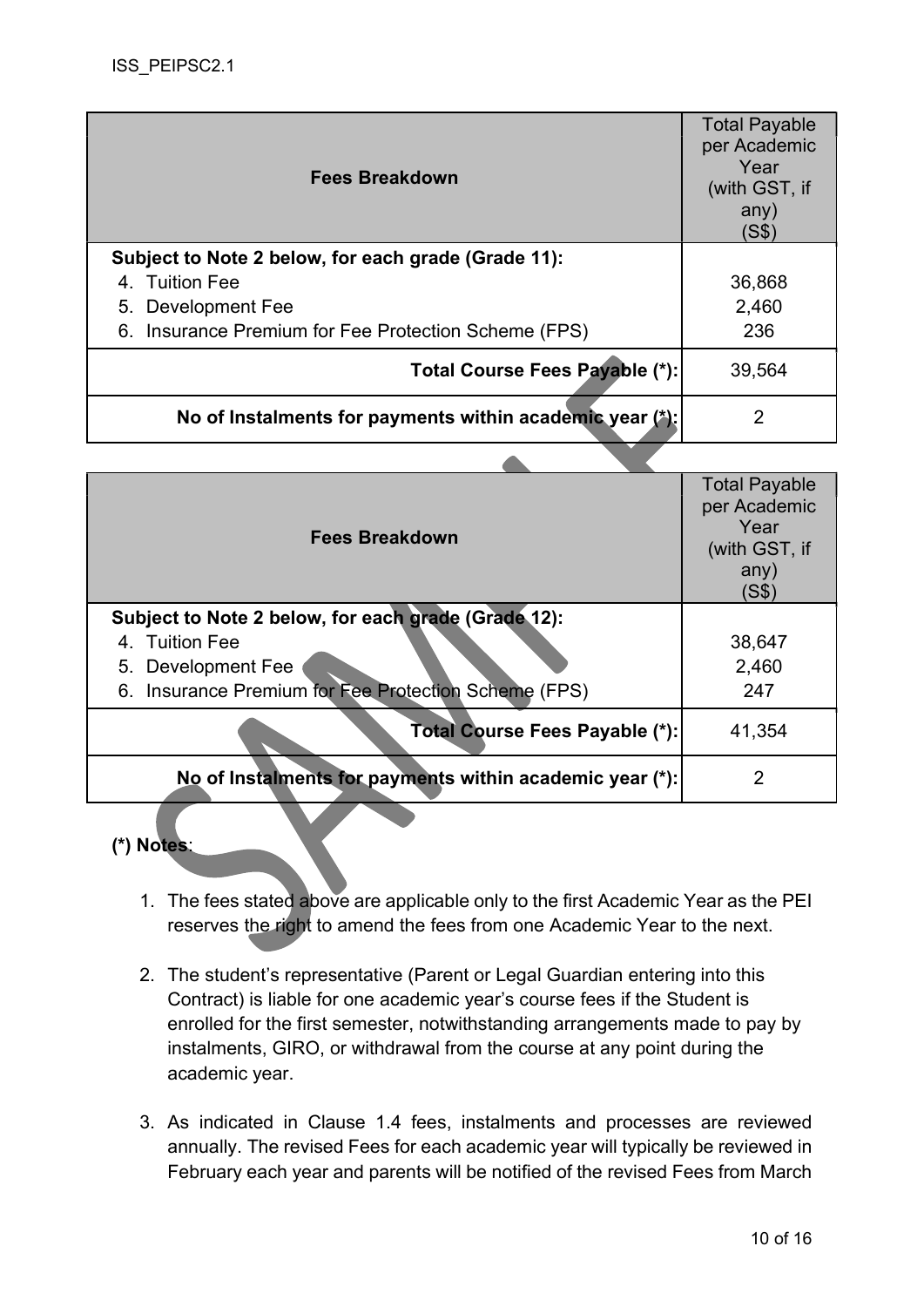each year and invoiced by the School accordingly. The payment of the School's invoice setting out such revised Fees shall constitute unequivocal acceptance of the revised Fees by the Parents.

4. If a new student enrols after the course commencement date, the Tuition Fee may be prorated depending on the period of enrolment as stipulated in the following table:

| <b>Period of</b><br><b>Enrolment</b> | Term 1 | Term 2 | Term <sub>3</sub> | Term 4 |
|--------------------------------------|--------|--------|-------------------|--------|
| <b>Tuition Fee</b><br>Payable        | 100%   | 75%    | 50%               | 25%    |

5. Any other eligible discounts or incentives (e.g., early-bird, family or staff schemes) and payment due dates will be reflected in the invoice issued by the PEI. There are various modes of payment as indicated on our website http://www.iss.edu.sg/admissions/school-fees/.

## INSTALMENT SCHEDULE FOR ANNUAL FEE COLLECTION

| Subject to Note 2 above, for each grade (Grade 9):                        |        |               |  |
|---------------------------------------------------------------------------|--------|---------------|--|
| Amount (with GST, if any) (S\$)<br><b>Instalment Schedule</b><br>Date Due |        |               |  |
| 1st payment                                                               | 18,776 | 1st April     |  |
| 2nd payment                                                               | 18,776 | 1st September |  |
| <b>Total Course Fees Payable</b><br>(for current Academic Year):          | 37,552 |               |  |
|                                                                           |        |               |  |

| Subject to Note 2 above, for each grade (Grade 10):                              |        |               |  |
|----------------------------------------------------------------------------------|--------|---------------|--|
| Amount (with GST, if any) (S\$)<br><b>Instalment Schedule</b><br><b>Date Due</b> |        |               |  |
| 1st payment                                                                      | 19,279 | 1st April     |  |
| 2nd payment                                                                      | 19,279 | 1st September |  |
| <b>Total Course Fees Payable</b><br>(for current Academic Year):                 | 38,558 |               |  |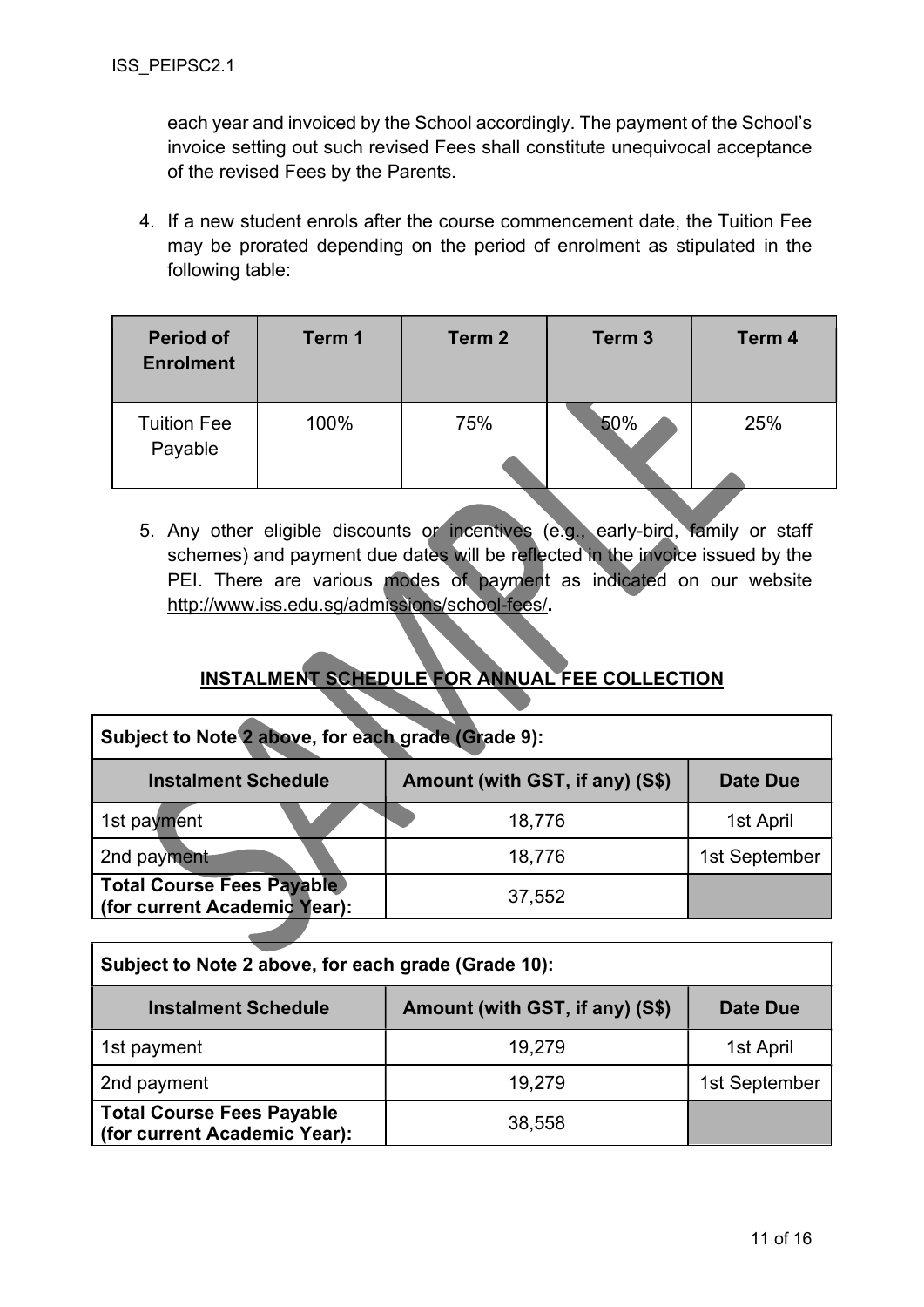| Subject to Note 2 above, for each grade (Grade 11):                        |        |               |  |
|----------------------------------------------------------------------------|--------|---------------|--|
| Amount (with GST, if any) (S\$)<br><b>Instalment Schedule</b><br>Date Due  |        |               |  |
| 1st payment                                                                | 19,782 | 1st April     |  |
| 2nd payment                                                                | 19,782 | 1st September |  |
| <b>Total Course Fees Payable</b><br>39,564<br>(for current Academic Year): |        |               |  |

| Subject to Note 2 above, for each grade (Grade 12):              |                                 |                 |
|------------------------------------------------------------------|---------------------------------|-----------------|
| <b>Instalment Schedule</b>                                       | Amount (with GST, if any) (S\$) | <b>Date Due</b> |
| 1st payment                                                      | 20,677                          | 1st April       |
| 2nd payment                                                      | 20,677                          | 1st September   |
| <b>Total Course Fees Payable</b><br>(for current Academic Year): | 41,354                          |                 |

#### (\*) Notes:

- 6. The total annual course fee will be invoiced twice a year, that is, in two installments; namely in March and August of each year.
- 7. All fees must be paid by the due date. Students will not be allowed to attend classes if fees are not paid before classes commence.
- 8. For payment by GIRO, a deduction will be made on the first working day of each month, over a maximum of 10 months from March to July for the first invoice and from August to December for the second invoice. Upon successful application of GIRO, a deduction schedule will be issued and the payment amounts and deduction dates therein shall follow.
- 9. No single payment amount of Course Fee should exceed 12 months' worth of fees for EduTrust certified PEIs.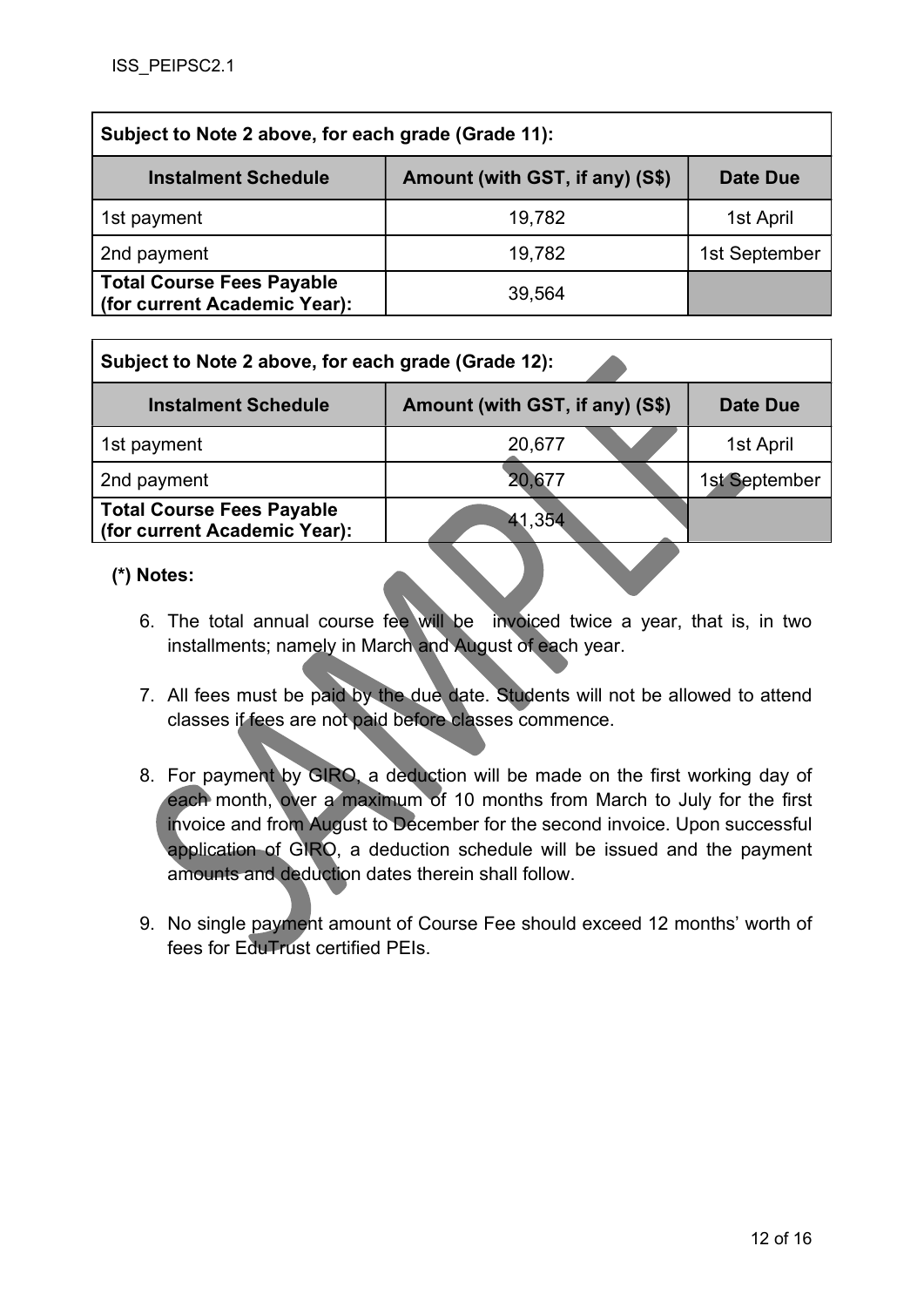## SCHEDULE C MISCELLANEOUS FEES

Miscellaneous Fees refer to any non-compulsory fees which students will pay only when applicable. Such fees are normally collected by the PEI when the need arises. The figures set out in the table are estimates only and students will be advised of the actual amounts in the invoice issued by the PEI.

| <b>Purpose of Fee</b>                                                                   | <b>Amount</b><br>(S\$ including 7% GST)    |
|-----------------------------------------------------------------------------------------|--------------------------------------------|
| Placement Test Fee (one-time &<br>non-refundable)                                       | \$500                                      |
| Enrollment Fee (one-time & non-<br>refundable)                                          | \$3,600                                    |
| <b>Learning Support Fee</b>                                                             | \$1,070 to \$4,280 per semester            |
| English Language Support (ESL<br>Fee)                                                   | \$3,880 to \$5,820 per semester            |
| <b>Examination Fees</b>                                                                 | \$600 to \$2,000                           |
| Re-marking of IB Assessment<br>Papers                                                   | \$250 to \$1,000                           |
| <b>Career Assessment Test</b>                                                           | \$160 to \$400                             |
| <b>Excursions &amp; Field Trips</b>                                                     | \$10 to \$1,500                            |
|                                                                                         | (depends on destination)                   |
| <b>School Bus Transport Services</b>                                                    | From \$1,630 per year                      |
|                                                                                         | (depends on distance)                      |
| <b>Extra-Curricular Activity (ECA)</b>                                                  | \$0 to \$1,000                             |
|                                                                                         | (depends on activity or external provider) |
| <b>Parent-Teacher Association Fee</b>                                                   | \$22                                       |
| (collection on behalf of the PTA,<br>applicable to all students and non-<br>refundable) | (not subjected to GST)                     |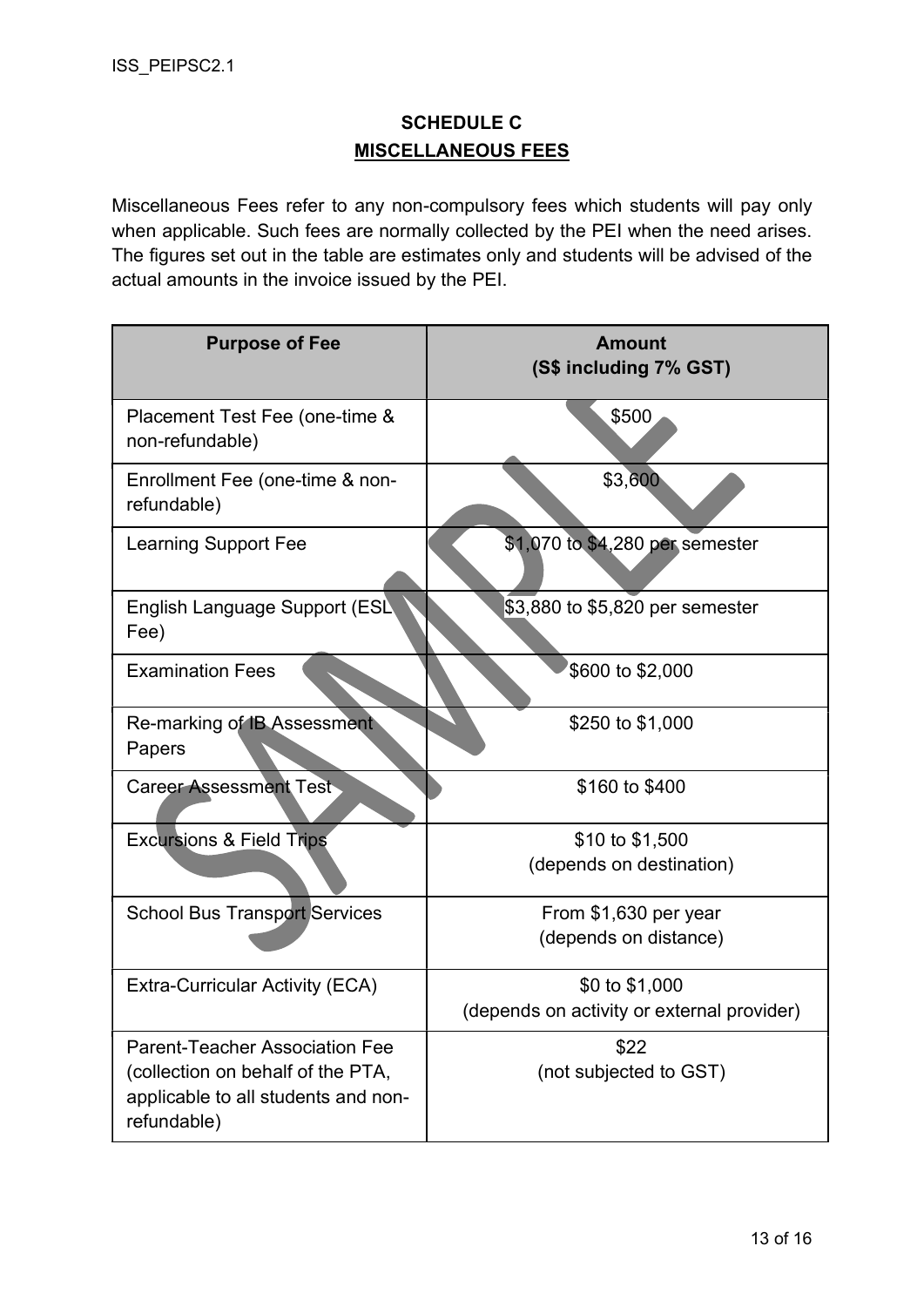| \$100                                                                          |
|--------------------------------------------------------------------------------|
| \$25                                                                           |
| \$10 to \$250<br>(depends on certificate type and postage/<br>courier charges) |
| \$30                                                                           |
| \$100                                                                          |
| \$50                                                                           |
| \$25 to \$100                                                                  |
| \$100 to \$5,000 (as assessed)                                                 |
| 8% per month of invoice amount                                                 |
|                                                                                |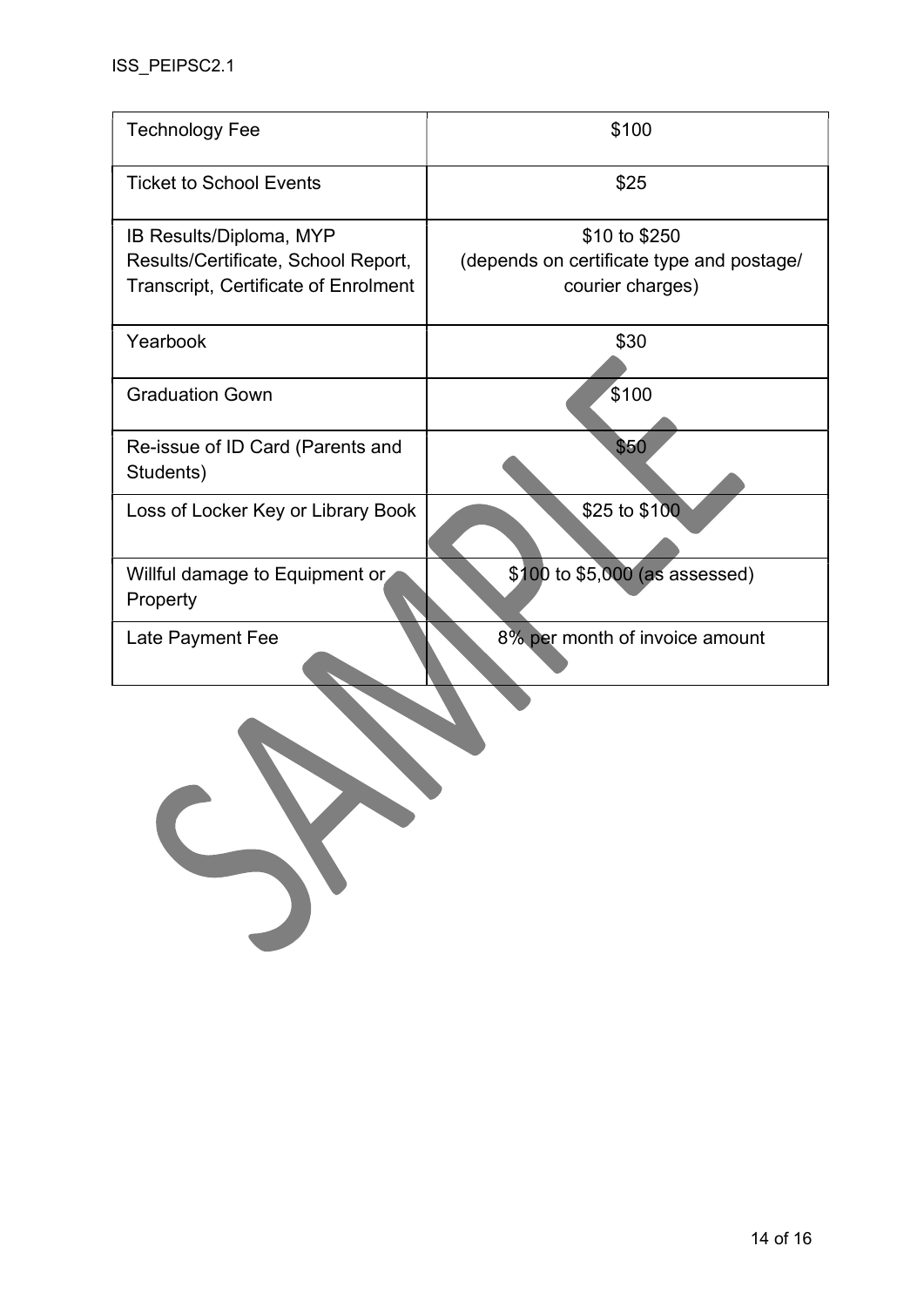### SCHEDULE D REFUND TABLE (Applicable only to Course Fees and not Miscellaneous or othe Fees of Charges)

| Maximum Refund based on % of the<br><b>Total Course Fee Paid</b> | If Students formal notice of<br>withdrawal is received (*):                                      |
|------------------------------------------------------------------|--------------------------------------------------------------------------------------------------|
| 100%                                                             | On or before 1st April                                                                           |
| 50%                                                              | More than 60 days before the<br>Course Commencement Date.                                        |
| $0\%$                                                            | Less than 60 days before the<br>Course Commencement Date; Or,<br>after Course Commencement Date. |

## (\*) Notes:

1. Student must submit the student withdrawal form and clearance form as formal notice of withdrawal to the school.